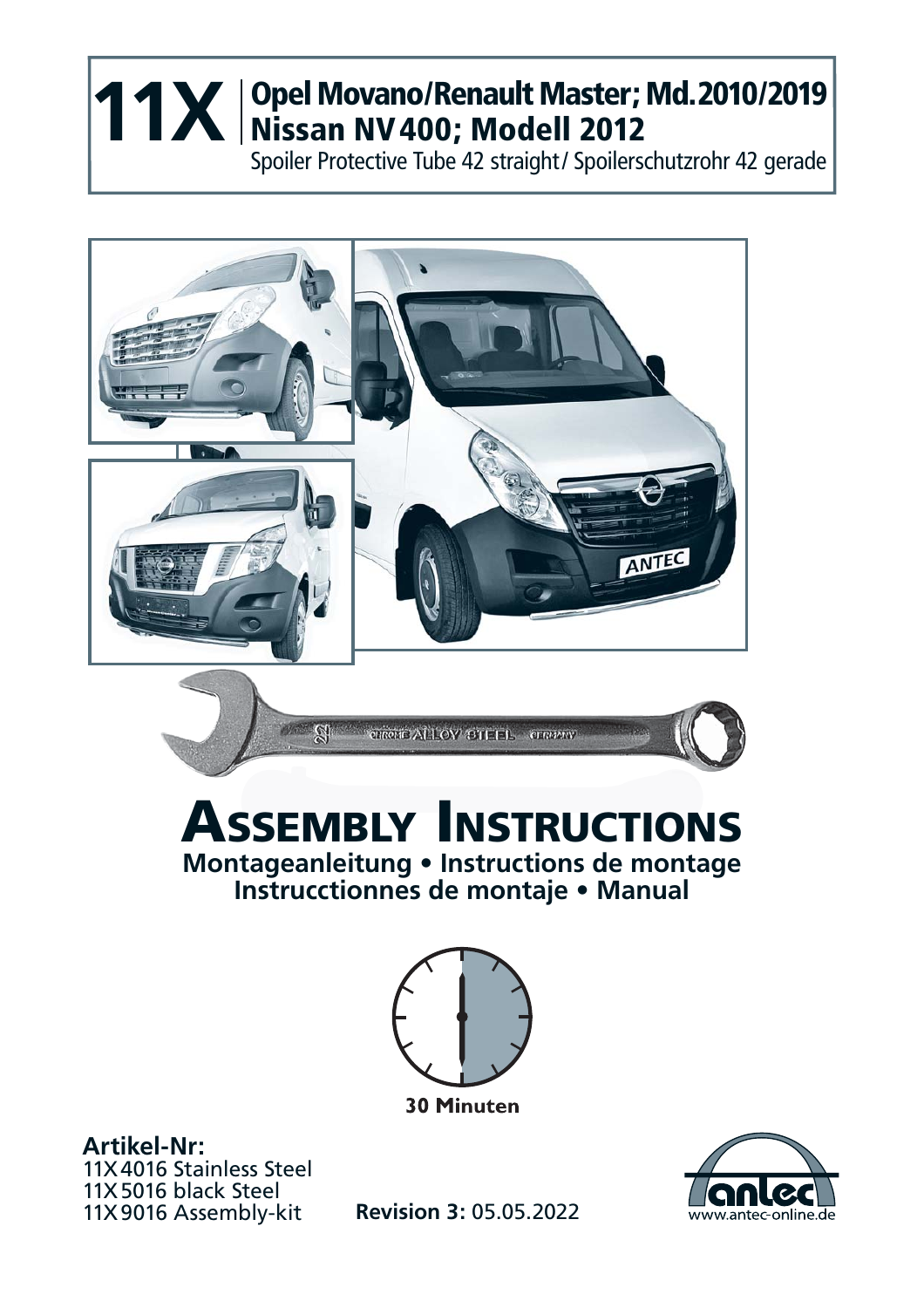## **11X** Opel Movano/Renault Master; Md. 2010/2019<br>
Nissan NV 400; Modell 2012<br>
Spalar Protective Tyle 43 straight (Spalarschutzschr. 43 spack) **Nissan NV 400; Modell 2012**

Spoiler Protective Tube 42 straight / Spoilerschutzrohr 42 gerade







**Artikel-Nr:** 11X 4016 Stainless Steel 11X 5016 black Steel 11X 9016 Assembly-kit



**Revision 3:** 05.05.2022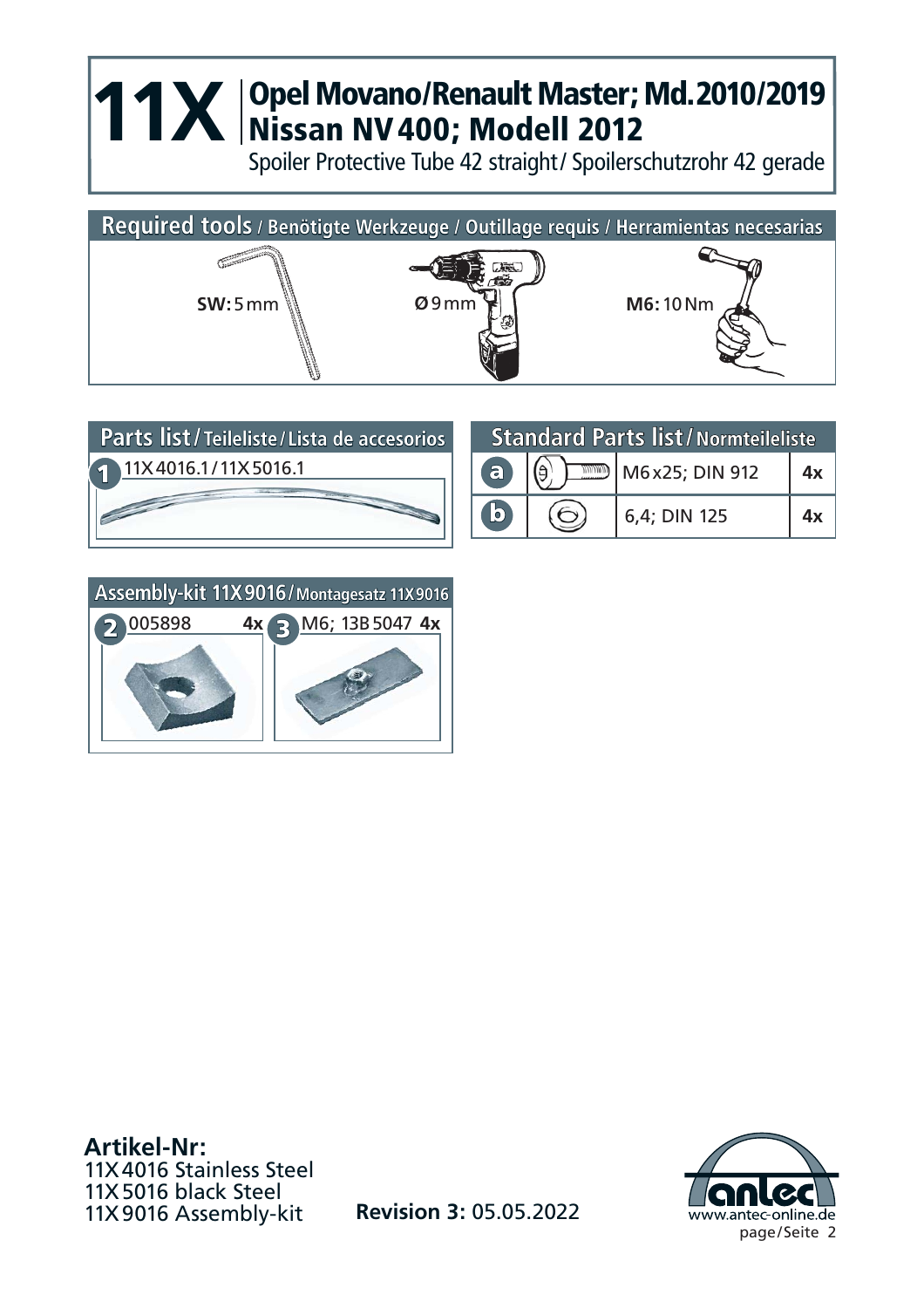



11X 4016 Stainless Steel

www.antec-online.de page / Seite 3